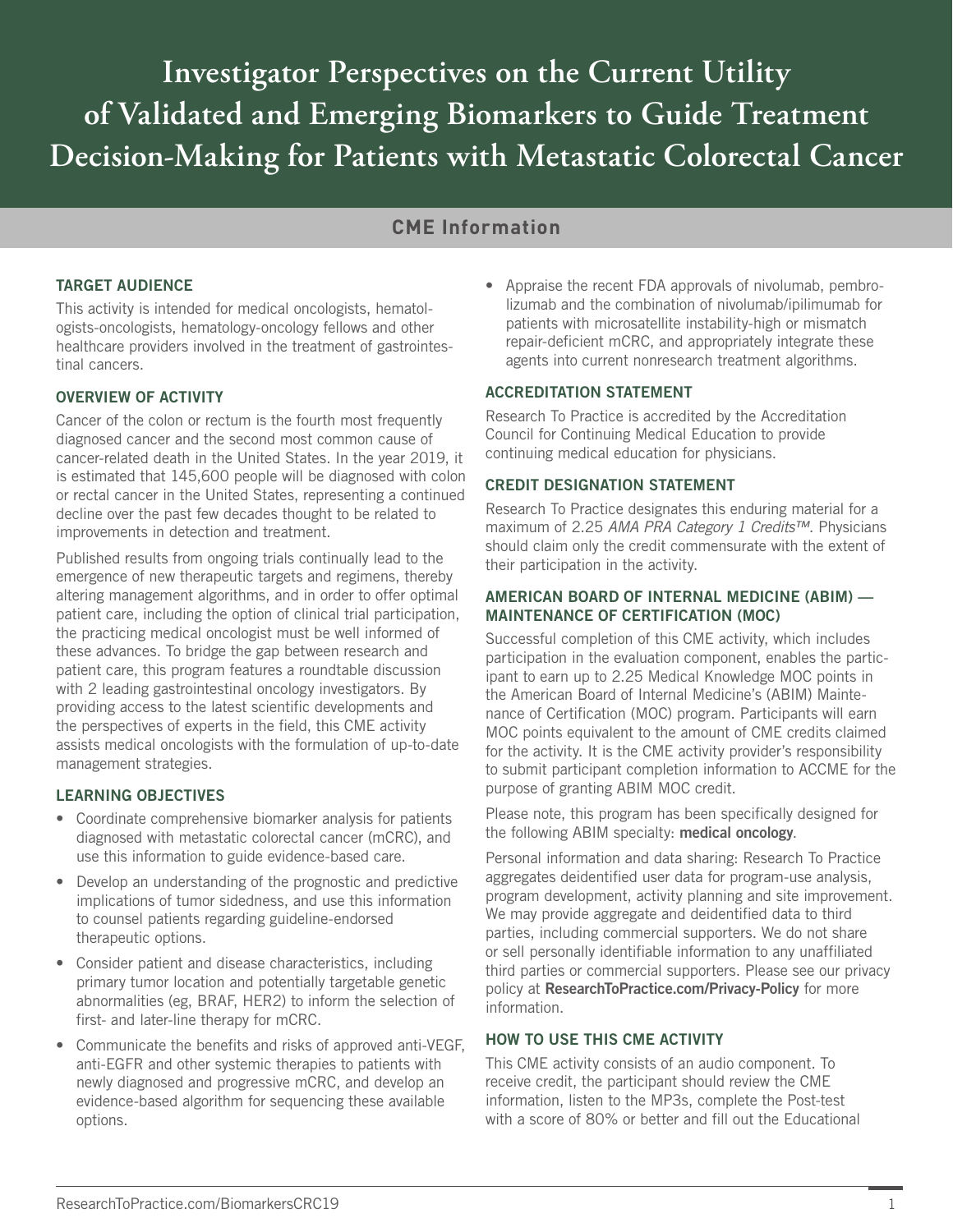Assessment and Credit Form located at ResearchToPractice. com/BiomarkersCRC19/CME. The corresponding video program is available as an alternative at ResearchToPractice. com/BiomarkersCRC19/Video.

## CONTENT VALIDATION AND DISCLOSURES

Research To Practice (RTP) is committed to providing its participants with high-quality, unbiased and state-of-theart education. We assess conflicts of interest with faculty, planners and managers of CME activities. Conflicts of interest are identified and resolved through a conflict of interest resolution process. In addition, all activity content is reviewed by both a member of the RTP scientific staff and an external, independent physician reviewer for fair balance, scientific objectivity of studies referenced and patient care recommendations.

FACULTY - The following faculty (and their spouses/partners) reported relevant conflicts of interest, which have been resolved through a conflict of interest resolution process:

#### Tanios Bekaii-Saab, MD

Professor, Mayo Clinic College of Medicine and Science Program Leader, Gastrointestinal Cancer, Mayo Clinic Cancer Center

Vice-Chair and Section Lead, Division of Medical Oncology Medical Director, Cancer Clinical Research Office Senior Associate Consultant Mayo Clinic Phoenix, Arizona

Advisory Committee: Immuneering Corporation, ImmunoGen Inc; Consulting Agreement: AbbVie Inc; Data and Safety Monitoring Board/Committee: ARMO Biosciences, Lilly, SillaJen.

### Alan P Venook, MD

The Madden Family Distinguished Professor of Medical Oncology and Translational Research University of California, San Francisco Shorenstein Associate Director, Program Development Helen Diller Family Comprehensive Cancer Center San Francisco, California

Advisory Committee: Array BioPharma Inc, Eisai Inc, Genentech, Taiho Oncology Inc; Contracted Research: Bristol-Myers Squibb Company, Genentech; Data and Safety Monitoring Board/Committee: Array BioPharma Inc, Halozyme Inc.

MODERATOR — Dr Love is president and CEO of Research To Practice. Research To Practice receives funds in the form of educational grants to develop CME activities from the following commercial interests: AbbVie Inc, Acerta Pharma — A member of the AstraZeneca Group, Adaptive

Biotechnologies, Agendia Inc, Agios Pharmaceuticals Inc, Amgen Inc, Ariad Pharmaceuticals Inc, Array BioPharma Inc, Astellas Pharma Global Development Inc, AstraZeneca Pharmaceuticals LP, Bayer HealthCare Pharmaceuticals, Biodesix Inc, bioTheranostics Inc, Boehringer Ingelheim Pharmaceuticals Inc, Boston Biomedical Inc, Bristol-Myers Squibb Company, Celgene Corporation, Clovis Oncology, Daiichi Sankyo Inc, Dendreon Pharmaceuticals Inc, Eisai Inc, Exelixis Inc, Foundation Medicine, Genentech, Genmab, Genomic Health Inc, Gilead Sciences Inc, Guardant Health, Halozyme Inc, ImmunoGen Inc, Incyte Corporation, Infinity Pharmaceuticals Inc, Ipsen Biopharmaceuticals Inc, Janssen Biotech Inc, administered by Janssen Scientific Affairs LLC, Jazz Pharmaceuticals Inc, Kite Pharma Inc, Lexicon Pharmaceuticals Inc, Lilly, Loxo Oncology Inc, a wholly owned subsidiary of Eli Lilly & Company, Merck, Merrimack Pharmaceuticals Inc, Myriad Genetic Laboratories Inc, Natera Inc, Novartis, Oncopeptides, Pfizer Inc, Pharmacyclics LLC, an AbbVie Company, Prometheus Laboratories Inc, Puma Biotechnology Inc, Regeneron Pharmaceuticals Inc, Sandoz Inc, a Novartis Division, Sanofi Genzyme, Seattle Genetics, Sirtex Medical Ltd, Spectrum Pharmaceuticals Inc, Taiho Oncology Inc, Takeda Oncology, Tesaro, Teva Oncology, Tokai Pharmaceuticals Inc and Tolero Pharmaceuticals.

RESEARCH TO PRACTICE CME PLANNING COMMITTEE MEMBERS, STAFF AND REVIEWERS — Planners, scientific staff and independent reviewers for Research To Practice have no relevant conflicts of interest to disclose.

*This educational activity contains discussion of published and/ or investigational uses of agents that are not indicated by the Food and Drug Administration. Research To Practice does not recommend the use of any agent outside of the labeled indications. Please refer to the official prescribing information for each product for discussion of approved indications, contraindications and warnings. The opinions expressed are those of the presenters and are not to be construed as those of the publisher or grantor.*

This activity is supported by an educational grant from Lilly.

### Hardware/Software Requirements:

A high-speed Internet connection A monitor set to 1280 x 1024 pixels or more Internet Explorer 11 or later, Firefox 56 or later, Chrome 61 or later, Safari 11 or later, Opera 48 or later Adobe Flash Player 27 plug-in or later Adobe Acrobat Reader (Optional) Sound card and speakers for audio

Last review date: May 2019

Expiration date: May 2020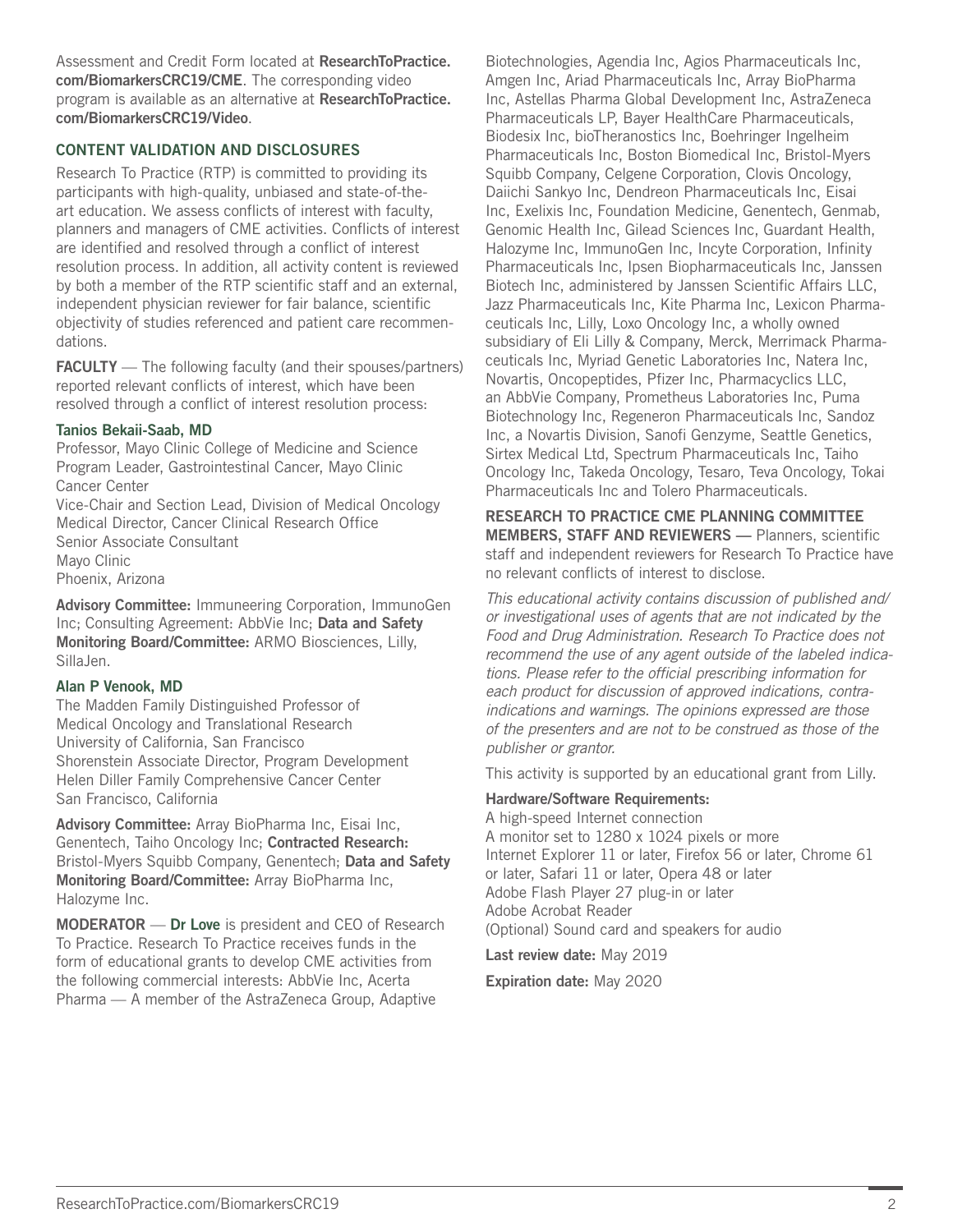# **Select Publications**

Amanam I et al. Lower tumor mutational burden (TMB) and hepatic metastases may predict for lack of response to PD-1 blockade in MSI-H metastatic colorectal cancer (MCRC). *Proc ESMO* 2018;Abstract 535P.

Arnold D et al. Prognostic and predictive value of primary tumour side in patients with RAS wild-type metastatic colorectal cancer treated with chemotherapy and EGFR directed antibodies in six randomized trials. *Ann Oncol* 2017;28(8):1713-29.

Battaglin F et al. Microsatellite instability in colorectal cancer: Overview of its clinical significance and novel perspectives. *Clin Adv Hematol Oncol* 2018;16(11):735-45.

Boeckx N et al. The predictive value of primary tumor location in patients with metastatic colorectal cancer: A systematic review. *Crit Rev Oncol Hematol* 2018;121:1-10.

Cohen R et al. Assessment of local clinical practice for testing of mismatch repair deficiency in metastatic colorectal cancer: The need for new diagnostic guidelines prior to immunotherapy. *Proc ESMO* 2018;Abstract 537P.

Cremolini C et al. FOLFOXIRI plus bevacizumab versus FOLFIRI plus bevacizumab as first-line treatment of patients with metastatic colorectal cancer: Updated overall survival and molecular subgroup analyses of the open-label, phase 3 TRIBE study. *Lancet Oncol* 2015;16(13):1306-15.

Das RK et al. Causal modeling of CALGB/SWOG 80405 (Alliance) identifies primary (1°) side-related angiogenic drivers of metastatic colorectal cancer (mCRC). *Proc ESMO* 2018;Abstract 458PD.

Dienstmann R et al. Molecular subtypes and the evolution of treatment decisions in metastatic colorectal cancer. *Am Soc Clin Oncol Educ Book* 2018;(38):231-8.

Heinemann V et al. Somatic DNA mutations, tumor mutational burden (TMB), and MSI status: Association with efficacy in patients (pts) with metastatic colorectal cancer (mCRC) of FIRE-3 (AIO KRK-0306). *Proc ASCO* 2018;Abstract 3591.

Hoyer L, Schmidt N. Verification of guideline conform mCRC treatment with EGFR inhibitors with real world evidence data from EU5 countries. *Proc ESMO* 2018;Abstract 489P.

Innocenti F et al. Mutational analysis of patients with colorectal cancer in CALGB/SWOG 80405 identifies new roles of microsatellite instability and tumor mutational burden for patient outcome. *J Clin Oncol* 2019;[Epub ahead of print].

Jeong JH et al. HER2 amplification and cetuximab efficacy in patients with metastatic colorectal cancer harboring wild-type RAS and BRAF. *Clin Colorectal Cancer* 2017;16(3):e147-52.

Kopetz S et al. Randomized trial of irinotecan and cetuximab with or without vemurafenib in BRAF-mutant metastatic colorectal cancer (SWOG 1406). Gastrointestinal Cancers Symposium 2017;Abstract 520.

Le DT et al. PD-1 blockade in tumors with mismatch repair deficiency. *N Engl J Med* 2015;372(26):2509-20.

Lee JJ, Chu E. Recent advances in the clinical development of immune checkpoint blockade therapy for mismatch repair proficient (pMMR)/non-MSI-H metastatic colorectal cancer. *Clin Colorectal Cancer* 2018;17(4):258-73.

Lenz HJ et al. Durable clinical benefit with nivolumab (NIVO) plus low-dose ipilimumab (IPI) as first-line therapy in microsatellite instability-high/mismatch repair deficient (MSI-H/dMMR) metastatic colorectal cancer (mCRC). *Proc ESMO* 2018;Abstract LBA18\_PR.

Lenz HJ et al. Impact of consensus molecular subtyping (CMS) on overall survival (OS) and progression free survival (PFS) in patients with metastatic colorectal cancer (mCRC): Analysis of CALGB/SWOG 80405 (Alliance). *Proc ASCO* 2017;Abstract 3511.

Loree JM et al. Classifying colorectal cancer by tumor location rather than sidedness highlights a continuum in mutation profiles and consensus molecular subtypes. *Clin Cancer Res* 2018;24(5):1062-72.

Loupakis F et al. Impact of primary tumour location on efficacy of bevacizumab plus chemotherapy in metastatic colorectal cancer. *Br J Cancer* 2018;119(12):1451-5.

Loupakis F et al. Primary tumor location as a prognostic factor in metastatic colorectal cancer. *J Natl Cancer Inst*  2015;107(3):dju427.

Marginean EC, Melosky B. Is there a role for programmed death ligand-1 testing and immunotherapy in colorectal cancer with microsatellite instability? Part I — Colorectal cancer: Microsatellite instability, testing, and clinical implications. *Arch Pathol Lab Med* 2018;142(1):17-25.

Marginean EC, Melosky B. Is there a role for programmed death ligand-1 testing and immunotherapy in colorectal cancer with microsatellite instability? Part II — The challenge of programmed death ligand-1 testing and its role in microsatellite instability-high colorectal cancer. *Arch Pathol Lab Med* 2018;142(1):26-34.